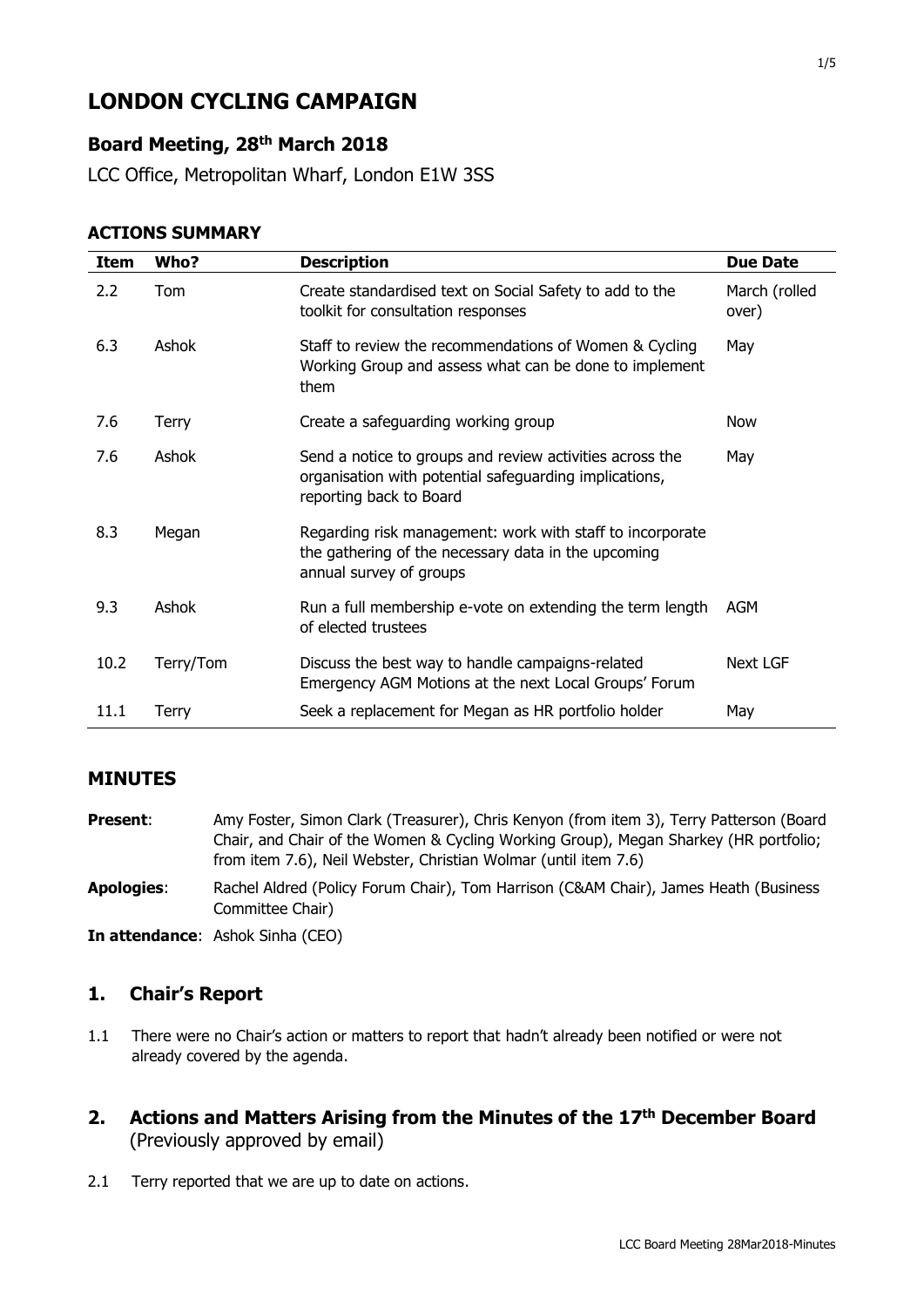- 2.2 Item 3.3 (Tom/social safety text for consultation responses): rolled over.
- 2.3 Item 6.3 (James/financial forecast): this has been superceded by the budget process (later in the agenda).
- 2.4 Item 6.4 (Ashok/employment data): being done but not yet conveyed to Megan.

#### **3. Notes from the Awayday, 27th January**

- 3.1 These were approved with no corrections.
- 3.2 The items on governance will be taken forward at a subsequent meeting; there were no other matters arising not already covered by the agenda.

### **4. Conflicts of Interest**

4.1 Terry asked if there were any conflicts of interest to declare: there were none.

### **5. 2018/19 Budget**

- 5.1 Ashok introduced the budget, thanking Simon for all the work he had put into helping staff to prepare it; he particularly welcomed the new format for presentation that Simon had introduced and his work with staff to create a monthly phasing. Ashok noted that this budget is being recommended to the Board by the Business Committee, which had a full discussion about it and the underlying rationale and assumptions.
- 5.2 Making the assumption that trustees had fully apprised themselves of the written narrative, Ashok characterised the budget as being cautious, a description with which Simon agreed. It is based on a £10k surplus; taken alongside the fact that we are currently forecasting a balanced out-turn for this financial year, this represents a positive reflection that we are turning the corner on our financial difficulties after several years of deficits, contraction and a diminution of our reserve. As well as helping rebuild that reserve, the budget also includes a 1% cost-of-living pay rise to staff (whose pay has fallen behind inflation for many years now).
- 5.3 Ashok and Simon added that we will be systematically reviewing performance against budget and scheduling contingencies as needed on a quarterly basis, as normal.
- 5.4 Ashok also thanked Simon for improving the quality of our cash flow forecasts, and Simon noted that there is work to be done to tighten up our reserves policy.
- 5.3 The Board approved the budget with thanks to the Business Committee, Simon and staff.

### **6. Women & Cycling Working Group**

- 6.1 Terry informed the Board that the working group had considered the detailed feedback given by the Board on the original recommendations (as minuted at the 17th December 2017 meeting); the working group had done its best to address them. She added that is the final version of recommendations.
- 6.2 The Board received the report, welcoming its recommendations and thanking the working group for all its efforts. It agreed that the next step would be to assess the recommendations in relation to available resources; the Board would then take a view as to which ones to prioritise for action in the near term.
- 6.3 The Board asked staff to review the report and give their own view on how best to implement the recommendations. This should be reported to the Board at the next meeting.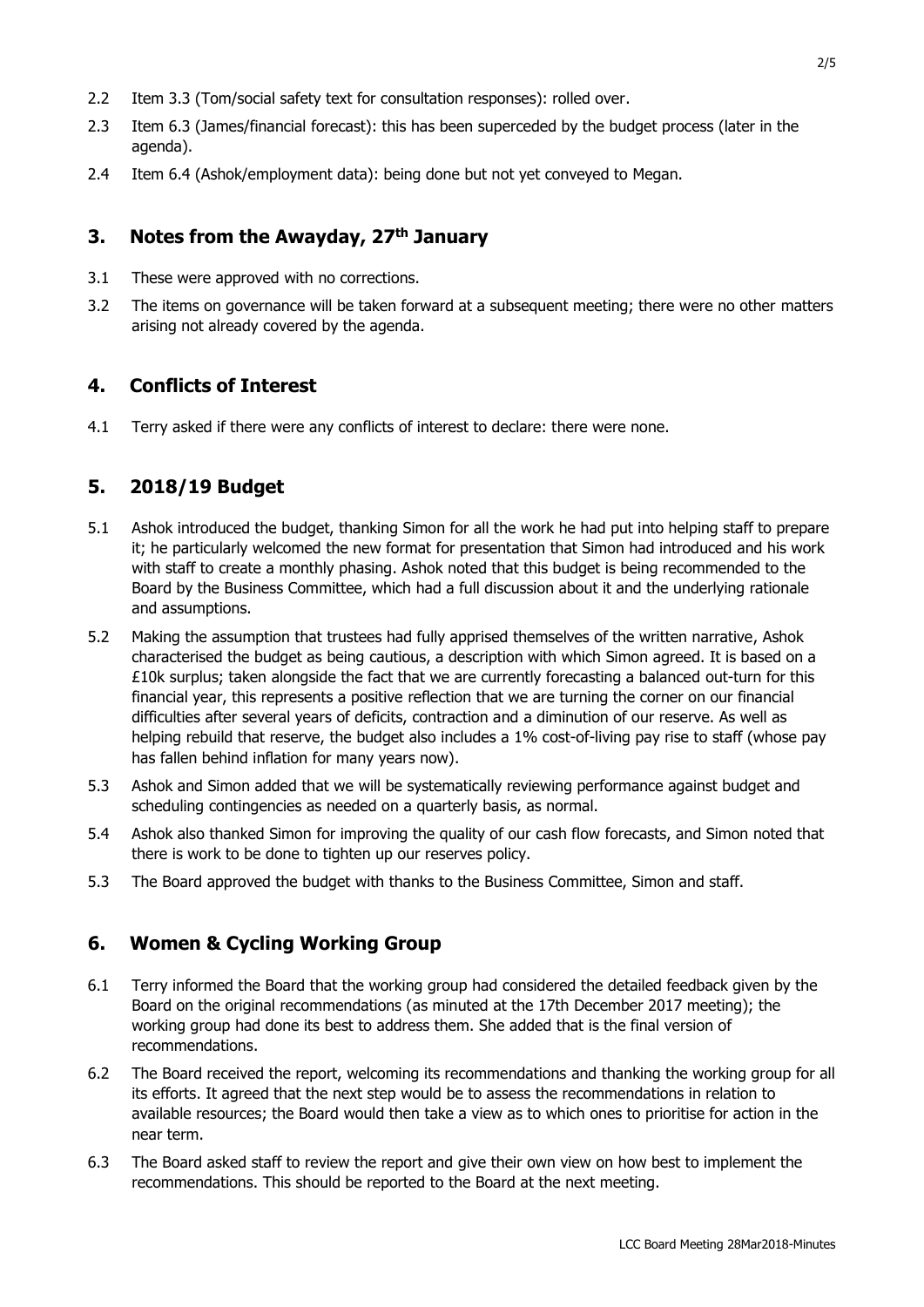**Action**: Ashok to review the recommendations with staff and report back.

# **7. Safeguarding**

- 7.1 Terry asked everyone to confirm that they had received and read her paper, as well as the alert from the Charity Commission and the other papers on safeguarding that were circulated. Everyone confirmed that they had.
- 7.2 The Board discussed the importance of making sure that the charity has the necessary policies in place regarding safeguarding and agreed that this a matter of urgency and utmost importance. That said, on the basis of current knowledge there is no cause for panic.
- 7.3 The Board noted that the Charity Commission has advised charities to ensure that their charities:
	- Undertake a thorough review of their charity's safeguarding governance and management arrangements and performance if one has not been recently conducted within the last 12 months.
	- Contact the Commission about safeguarding issues, or serious safeguarding incidents, complaints or allegations which have not previously been disclosed to the charity regulator.

It agreed that will initiate such a review. Ashok asked if trustees had all read the Charity Commission guidance on reporting serious incidents, which all confirmed that they had.

- 7.4 Trustees acknowledged that they understood their obligations in relation to safeguarding and reporting.
- 7.5 After hearing from Ashok about what measures are currently in place in respect of activities organised or overseen by the office, the Board agreed that we have good policies in place centrally; we need to build on these so as to ensure all activities across the organisation are covered. Any new policies will need to be tailored to the particular circumstance that pertain to the particular characteristics of local activities.
- 7.6 The Board agreed to Terry's recommendations, namely that:
	- She be appointed as the safeguarding lead on the Board.
	- A cross-organisational safeguarding working group should be convened by Terry.
	- The actions laid out in her paper should be undertaken, according to the timelines laid out.
	- A communication should be sent by the office to LCC local groups to explain that the matter is being reviewed by the Board and that advice will follow; and that in the meantime questions should be addressed to the Chair or CEO.
	- Staff should undertake the review necessary of LCC operations.

**Actions**:

- Terry to convene a working group.
- Ashok to issue the necessary notice, review operations and report back to the next Board meeting.

# **8. LCC Group Risks**

- 8.1 The Board received and welcomed Ashok's papers on the top ten risks faced by LCC, and the specific legal, financial and reputational risks that may arise from local group activities.
- 8.2 The Board accepted the analysis and general recommendations for action given, agreeing that it is important to better understand the activities of local groups and manage risks to the charity.
- 8.3 The Board accepted the paper's recommendation that a full review be undertaken of local group rides, grant-funded projects, commercial services and any other relevant activities, with a view to introducing better, suitable protocols for risk management and the reporting of incidents.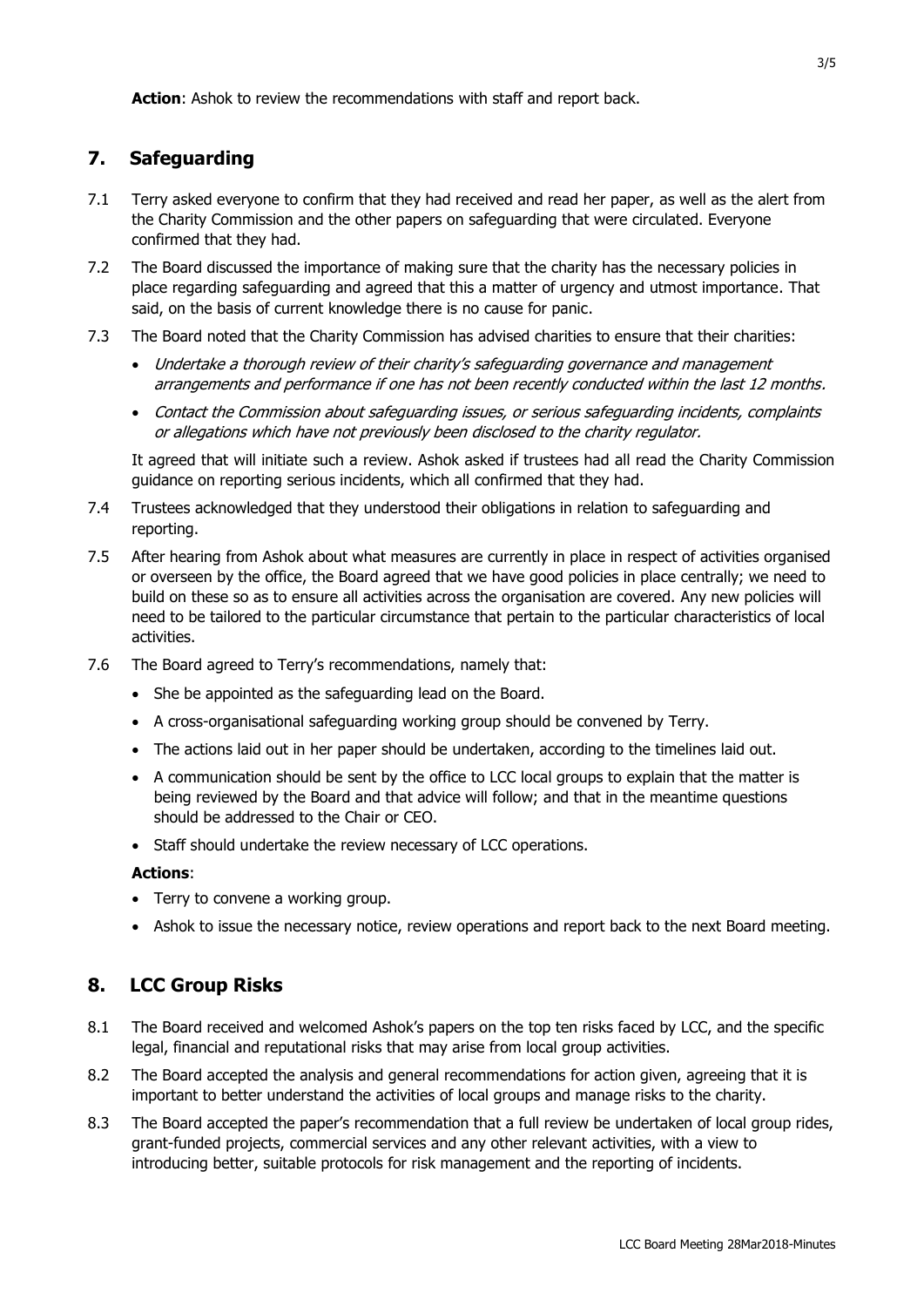**Action**: Megan to work with staff to incorporate the gathering of the necessary data in the upcoming revised annual survey of groups.

## **9. Term Length of Trustees**

- 9.1 The Board received the draft Special Resolution to equalise the term length of elected and co-opted trustee that had been requested.
- 9.2 On balance the Board decided that equalisation was not a pressing issue after all; instead, it is more important that the term length of elected trustees be changed to three years (from two) for reasons that have been extensively debated in previous meetings.
- 9.3 Ashok reminded the Board that existing Board policy is to put Special Resolutions to amend the Articles to a full e-vote of the membership.

**Action**: Ashok to run this e-vote in the run up to the AGM.

### **10. Managing Emergency Motions**

- 10.1 The Board debated the potential for AGM Emergency Motions to bypass the deliberative policy-making process introduced in recent years.
- 10.2 Bearing in mind the need to balance the authority of the AGM and its important role as an opportunity for debate, as compared to the importance of making sure decision-making is as deliberative and expert-led as possible, the Board agreed to consult activists on the best way to handle Emergency Motions.

**Action**: Terry/Tom to put this matter on the agenda of the next Local Groups' Forum.

#### **11. Items Noted**

- 11.1 The Board noted the following:
	- Staff Report
	- Report from the Business Committee Chair
	- Report from the Policy Forum Chair

### **12. Trading Company**

- 12.1 The Board agreed to replace former trustee Tony Leven with Simon as a director of the trading company, and to appoint Christian as a director.
- 12.2 The Board agreed to appoint Terry as the shareholder representative.

### **13. AOB**

13.1 In view of the research project Megan will undertake with staff and activists, Megan stepped down as HR portfolio holder.

Action: Terry to canvass the Board for a replacement.

13.2 Chris thanked staff for their work in support of Islington LCC's ("Cycle Islington") engagement with politicians and officers in the borough.